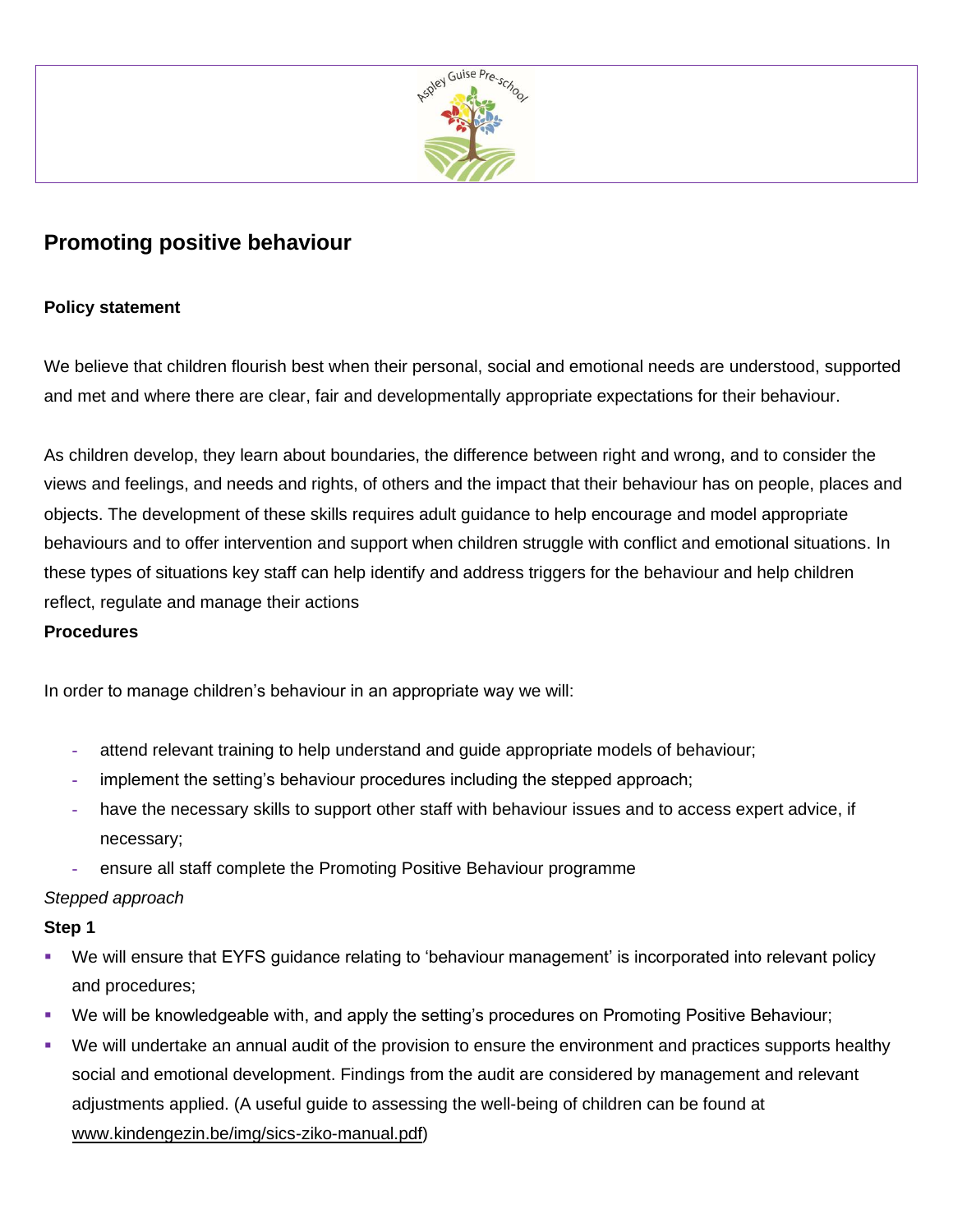**•** ensure that all staff are supported to address issues relating to behaviour including applying initial and focused intervention approaches (see below).

## **Step 2**

- We address unwanted behaviours using the agreed and consistently applied initial intervention approach. If the unwanted behaviour does not reoccur or cause concern then normal monitoring will resume.
- Behaviours that result in concern for the child and/or others will be discussed between the key person, the behaviour coordinator and Special Educational Needs Coordinator (SENCO) or/and manager. During the meeting, the key person will use their knowledge and assessments of the child to share any known influencing factors (new baby, additional needs, illness etc.) in order to place the behaviour into context. Appropriate adjustments to practice will be agreed and if successful normal monitoring resumed.
- **.** If the behaviour continues to reoccur and remains a concern then the key person and SENCO should liaise with parents to discuss possible reasons for the behaviour and to agree next steps. If relevant and appropriate, the views of the child relating to their behaviour should be sought and considered to help identify a cause. If a cause for the behaviour is not known or only occurs whilst in the setting then the behaviour coordinator will suggest using a focused intervention approach to identify a trigger for the behaviour.
- **■** If a trigger is identified then the SENCO and key person will meet with the parents to plan support for the child through developing an action plan. If relevant, recommended actions for dealing with the behaviour at home should be agreed with the parent/s and incorporated into the plan. Other members of the staff team should be informed of the agreed actions in the action plan and help implement the actions. The plan should be monitored and reviewed regularly by the key person and SENCO until improvement is noticed.

All incidents and intervention relating to unwanted and challenging behaviour by children should be clearly and appropriately logged.

#### **Step 3**

- If, despite applying the initial intervention and focused intervention approaches, the behaviour continues to occur and/or is of significant concern, then the behaviour coordinator and SENCO will invite the parents to a meeting to discuss external referral and next steps for supporting the child in the setting.
- **EXT** It may be agreed that the Common Assessment Framework (CAF) or Early Help process should begin and that specialist help be sought for the child – this support may address either developmental or welfare needs. If the child's behaviour is part of a range of welfare concerns that also include a concern that the child may be suffering or likely to suffer significant harm, follow the Safeguarding and Children and Child Protection Policy . It may also be agreed that the child should be referred for an Education, Health and Care assessment.
- Advice provided by external agencies should be incorporated into the child's action plan and regular multidisciplinary meetings held to review the child's progress.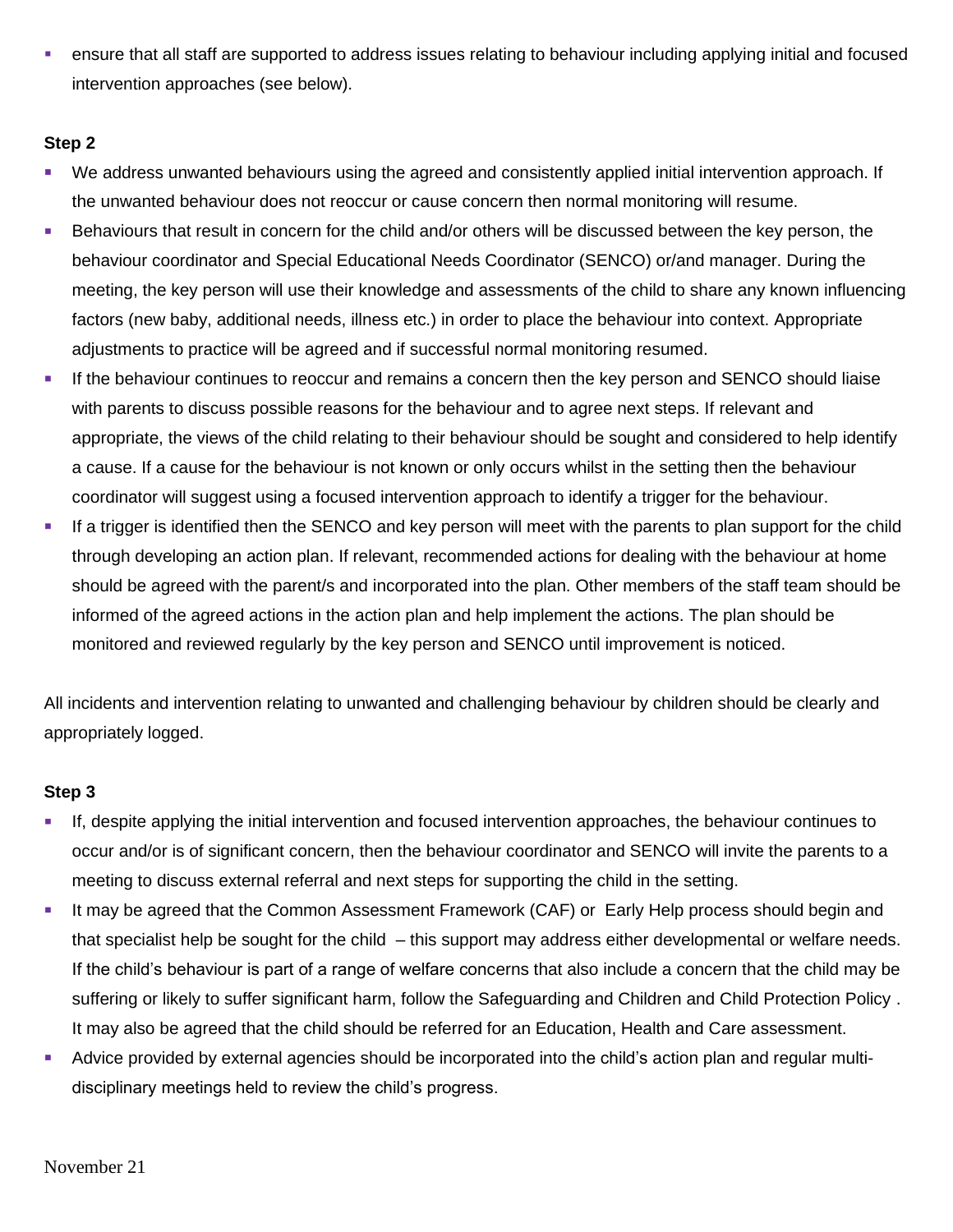#### *Initial intervention approach*

- We use an initial problem solving intervention for all situations in which a child or children are distressed or in conflict. All staff use this intervention consistently.
- **EXTH** This type of approach involves an adult approaching the situation calmly, stopping any hurtful actions, acknowledging the feelings of those involved, gathering information, restating the issue to help children reflect, regain control of the situation and resolve the situation themselves.
- **•** Periodically the effectiveness of the approach will be checked.

# *Focused intervention approach*

- **The reasons for some types of behaviour are not always apparent, despite the knowledge and input from key** staff and parents.
- Where we have considered all possible reasons, then a focused intervention approach should then be applied.
- **EXT** This approach allows the key person and behaviour coordinator to observe, reflect, and identify causes and functions of unwanted behaviour in the wider context of other known influences on the child.
- We follow the ABC method which uses key observations to identify a) an event or activity (antecedent) that occurred immediately before a particular behaviour, b) what behaviour was observed and recorded at the time of the incident, and c) what the consequences were following the behaviour. Once analysed, the focused intervention should help determine the cause (e.g. ownership of a toy or fear of a situation) and function of the behaviour (to obtain the toy or avoid a situation) and suitable support will be applied.

## *Use of rewards and sanctions*

- **EXT All children need consistent messages, clear boundaries and guidance to intrinsically manage their behaviour** through self-reflection and control.
- Rewards such as excessive praise and stickers may provide an immediate change in the behaviour but will not teach children how to act when a 'prize' is not being given or provide the child with the skills to manage situations and their emotions. Instead, a child is taught how to be 'compliant' and respond to meet adult's own expectations in order to obtain a reward (or for fear of a sanction). If used then the type of rewards and their functions must be carefully considered before applying.
- **•** Children should never be labelled, criticised, humiliated, punished, shouted at or isolated by removing them from the group and left alone in 'time out' or on a 'naughty chair'. However, if necessary children can be accompanied and removed from the group in order to calm down and if appropriate helped to reflect on what has happened.

## *Use of physical intervention*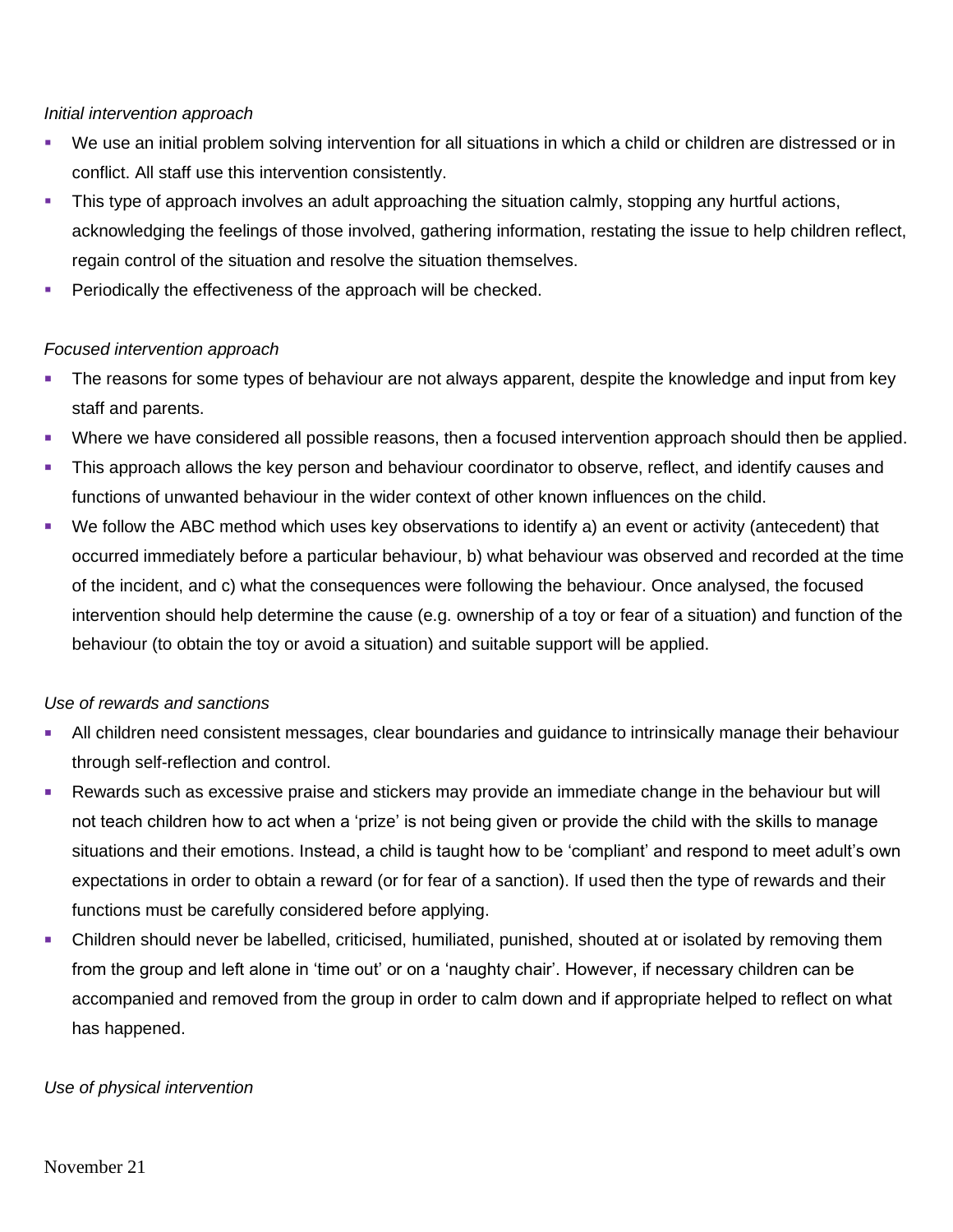- The term physical intervention is used to describe any forceful physical contact by an adult to a child such as grabbing, pulling, dragging, or any form of restraint of a child such as holding down. Where a child is upset or angry, staff will speak to them calmly, encouraging them to vent their frustration in other ways by diverting the child's attention.
- Staff should not use physical intervention or the threat of physical intervention, to manage a child's behaviour unless it is necessary to use 'reasonable force in order to prevent children from injuring themselves or others or damage property' (EYFS).
- **EXECT** If 'reasonable force' has been used for any of the reasons shown above, parents are to be informed on the same day that it occurs. The intervention will be recorded as soon as possible within the child's file, which states clearly when and how parents were informed.
- **Corporal (physical) punishment of any kind should never be used or threatened.**

### *Challenging Behaviour/Aggression by children towards other children*

- Any aggressive behaviour by children towards other children will result in a staff member intervening immediately to challenge and prevent escalation.
- If the behaviour has been significant or may potentially have a detrimental effect on the child, the parents of the child who has been the victim of behaviour and the parents of the child who has been the perpetrator should be informed.
- The designated person will contact children's social services if appropriate, i.e., if a child has been seriously injured, or if there is reason to believe that a child's challenging behaviour is an indication that they themselves are being abused.
- **The designated person will make a written record of the incident, which is kept in the child's file; in line with the** *Safeguarding children, young people and vulnerable adults* policy.
- **The designated person should complete a risk assessment related to the child's challenging behaviour to** avoid any further instances.
- The designated person should meet with the parents of the child who has been affected by the behaviour to advise them of the incident and the setting's response to the incident.
- Ofsted should be notified if appropriate, i.e., if a child has been seriously injured.
- Relevant health and safety procedures and procedures for dealing with concerns and complaints should be followed.
- **EXECT** Parents should also be asked to sign risk assessments where the risk assessment relates to managing the behaviour of a specific child.

Bullying is a behaviour that both parents and practitioners worry about. Bullying is a deliberate, aggressive and repeated action, which is carried out with intent to cause harm or distress to others. It requires the child to have 'theory of mind' and a higher level of reasoning and thinking, all of which are complex skills that most three-yearolds have not yet developed (usually after the age of four along with empathy). Therefore, an outburst by a three